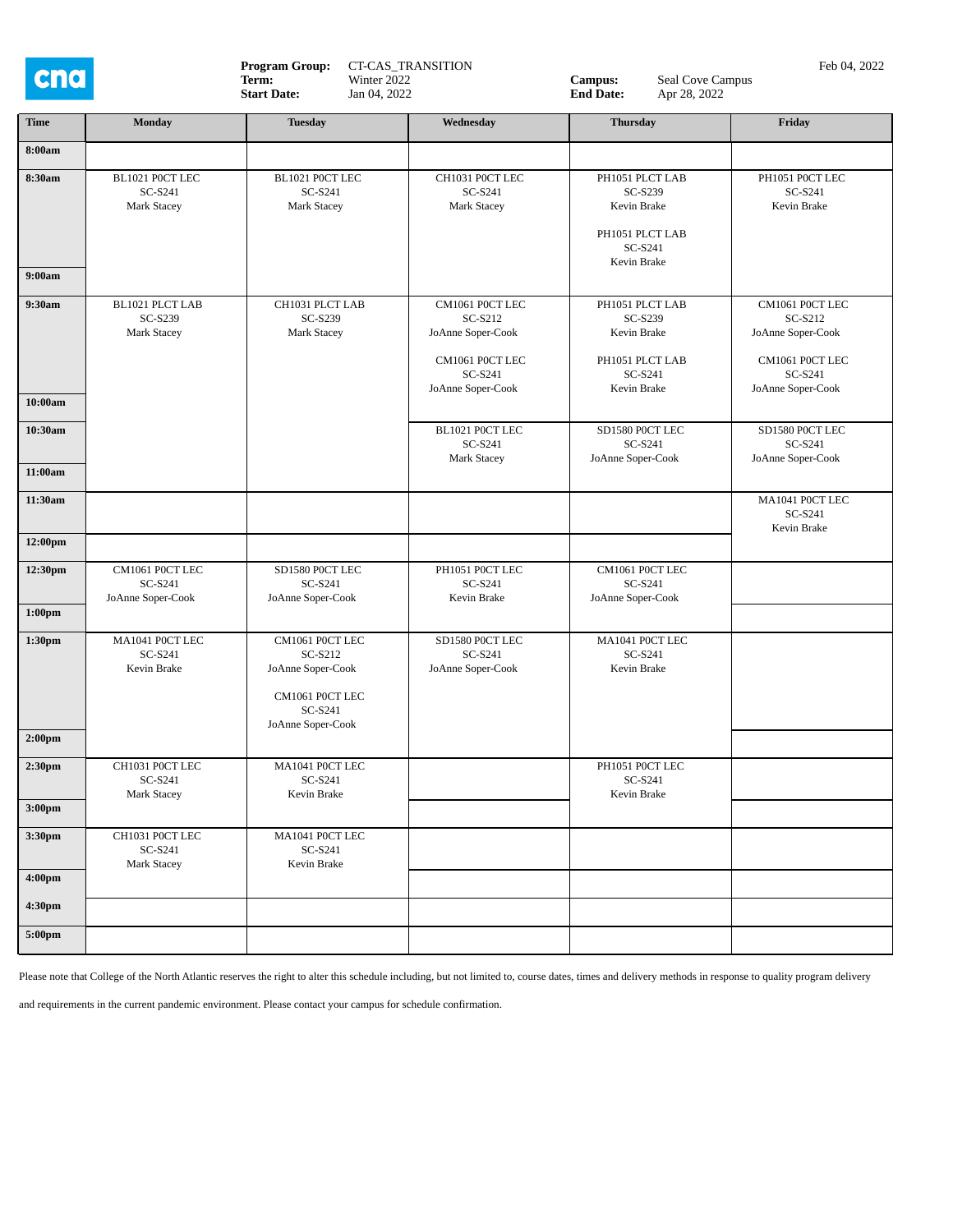

**Program Group:** E1-CONSTR/INDUS\_ELECTRICIAN **Campus:** Seal Cove Campus Feb 04, 2022 **Campus:** Seal Cove Campus Feb 04, 2022 **Term:** Winter 2022 **Campus:** Seal Cove Campus<br>
Start Date: Jan 04, 2022 **End Date:** Apr 28, 2022

**Start Date:** Jan 04, 2022 **End Date:** Apr 28, 2022

| <b>Time</b>        | Monday                                               | <b>Tuesday</b>                                            | Wednesday                                            | <b>Thursday</b>                                           | Friday                                                      |
|--------------------|------------------------------------------------------|-----------------------------------------------------------|------------------------------------------------------|-----------------------------------------------------------|-------------------------------------------------------------|
| 8:00am             |                                                      |                                                           |                                                      | CM2161 A0E1 LEC<br><b>SC-NO ROOM</b><br>JoAnne Soper-Cook |                                                             |
| 8:30am             | SS1038 A0E1 LEC<br><b>SC-NO ROOM</b><br>Richard Neil | SS1038 A0E1 LEC<br>$SC-S256A$<br>Richard Neil             | SS1038 A0E1 LEC<br>$SC-S256A$<br><b>Richard Neil</b> |                                                           | SS1038 A0E1 LEC<br><b>SC-NO ROOM</b><br><b>Richard Neil</b> |
| 9:00am             |                                                      |                                                           |                                                      |                                                           |                                                             |
| 9:30am             |                                                      |                                                           |                                                      | SS1038 A0E1 LEC<br><b>SC-NO ROOM</b><br>Richard Neil      |                                                             |
| 10:00am            |                                                      |                                                           |                                                      |                                                           |                                                             |
| 10:30am            |                                                      |                                                           |                                                      | AM1161 A0E1 LEC<br><b>SC-NO ROOM</b><br>Kevin Brake       |                                                             |
| 11:00am            |                                                      |                                                           |                                                      |                                                           |                                                             |
| 11:30am            | AM1161 A0E1 LEC<br><b>SC-NO ROOM</b><br>Kevin Brake  |                                                           |                                                      |                                                           | CM2161 A0E1 LEC<br><b>SC-NO ROOM</b><br>JoAnne Soper-Cook   |
| 12:00pm            |                                                      |                                                           |                                                      |                                                           |                                                             |
| 12:30pm            |                                                      | <b>SS1038 A0E1 LEC</b><br><b>SC-S256A</b><br>Richard Neil | SS1038 A0E1 LEC<br><b>SC-S256A</b><br>Richard Neil   | SS1038 A0E1 LEC<br><b>SC-NO ROOM</b><br>Richard Neil      | AM1161 A0E1 LEC<br><b>SC-NO ROOM</b><br>Kevin Brake         |
| 1:00 <sub>pm</sub> |                                                      |                                                           |                                                      |                                                           |                                                             |
| 1:30pm             | SS1038 A0E1 LEC<br><b>SC-NO ROOM</b><br>Richard Neil |                                                           |                                                      |                                                           |                                                             |
| $2:00 \mathrm{pm}$ |                                                      |                                                           |                                                      |                                                           |                                                             |
| 2:30 <sub>pm</sub> | SS1038 A0E1 LEC<br><b>SC-NO ROOM</b><br>Richard Neil |                                                           |                                                      |                                                           |                                                             |
| 3:00 <sub>pm</sub> |                                                      |                                                           |                                                      |                                                           |                                                             |
| 3:30pm             |                                                      |                                                           |                                                      |                                                           |                                                             |
| 4:00 <sub>pm</sub> |                                                      |                                                           |                                                      |                                                           |                                                             |
| 4:30pm             |                                                      |                                                           |                                                      |                                                           |                                                             |
| 5:00pm             |                                                      |                                                           |                                                      |                                                           |                                                             |

Please note that College of the North Atlantic reserves the right to alter this schedule including, but not limited to, course dates, times and delivery methods in response to quality program delivery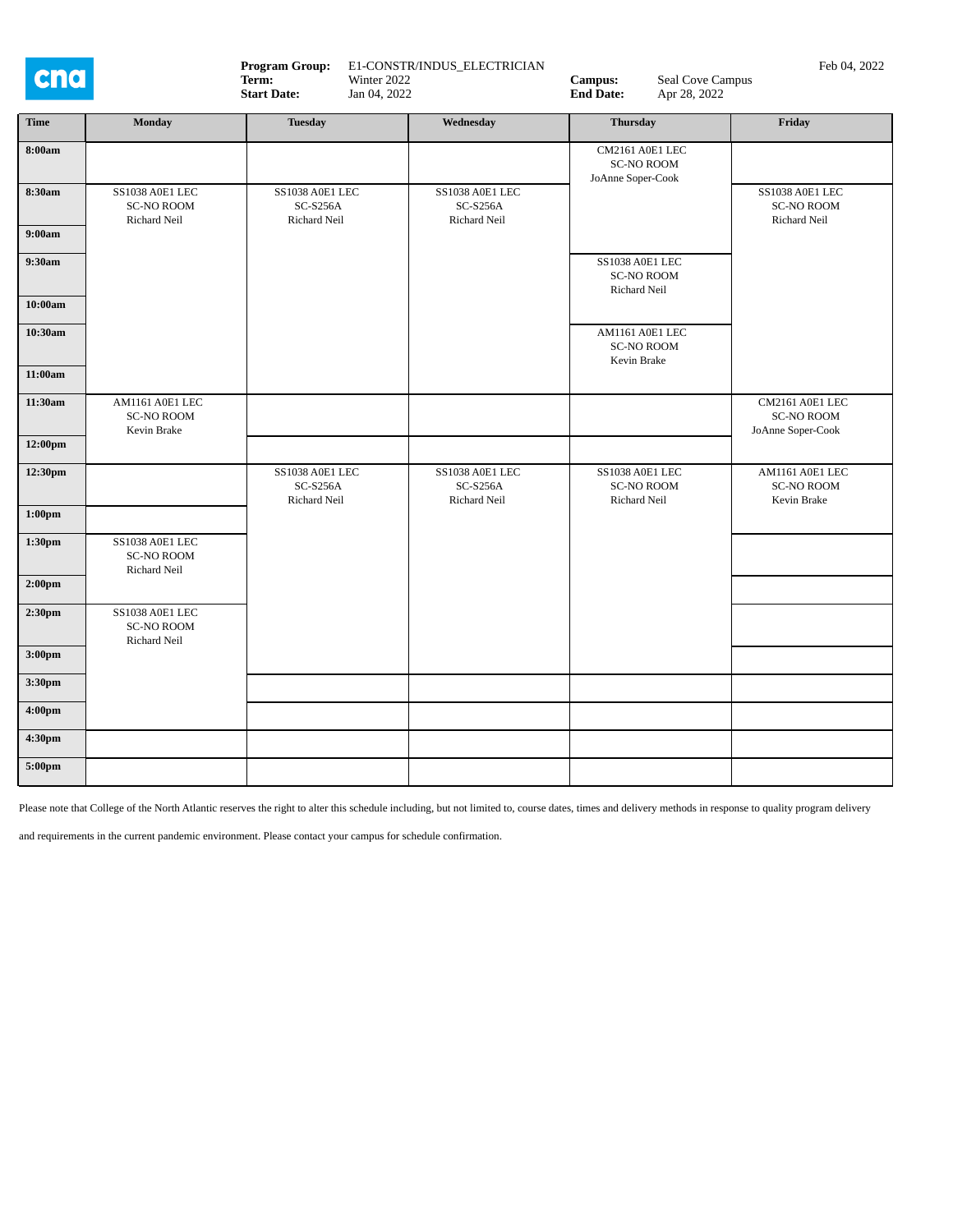

**Program Group:** E2-CONSTR/INDUS\_ELECTRICIAN **Campus:** Seal Cove Campus Feb 04, 2022 **Campus:** Seal Cove Campus Feb 04, 2022

**Start Date:** Jan 04, 2022 **End Date:** Apr 28, 2022

| <b>Time</b>        | <b>Monday</b>                                             | <b>Tuesday</b>                           | Wednesday                                  | <b>Thursday</b>                                     | Friday                                                    |
|--------------------|-----------------------------------------------------------|------------------------------------------|--------------------------------------------|-----------------------------------------------------|-----------------------------------------------------------|
| 8:00am             |                                                           |                                          |                                            |                                                     |                                                           |
| 8:30am             | <b>SS1038 A0E2 LEC</b><br><b>SC-NO ROOM</b><br>Wayne Long | SS1038 A0E2 LEC<br>SC-S276<br>Wayne Long | SS1038 A0E2 LEC<br>$SC-S276$<br>Wayne Long | SS1038 A0E2 LEC<br><b>SC-NO ROOM</b><br>Wayne Long  | CM2161 A0E2 LEC<br><b>SC-NO ROOM</b><br>JoAnne Soper-Cook |
| 9:00am             |                                                           |                                          |                                            |                                                     |                                                           |
| 9:30am             |                                                           | SS1038 A0E2 LEC<br>SC-S276<br>Wayne Long |                                            |                                                     | SS1038 A0E2 LEC<br><b>SC-NO ROOM</b><br>Wayne Long        |
| 10:00am            |                                                           |                                          |                                            |                                                     |                                                           |
| 10:30am            |                                                           |                                          |                                            | AM1161 A0E2 LEC<br><b>SC-NO ROOM</b><br>Kevin Brake |                                                           |
| 11:00am            |                                                           |                                          |                                            |                                                     |                                                           |
| 11:30am            | AM1161 A0E2 LEC<br><b>SC-NO ROOM</b><br>Kevin Brake       |                                          |                                            |                                                     |                                                           |
| 12:00pm            |                                                           |                                          |                                            |                                                     |                                                           |
| 12:30pm            |                                                           | SS1038 A0E2 LEC<br>SC-S276<br>Wayne Long | SS1038 A0E2 LEC<br>SC-S276<br>Wayne Long   | SS1038 A0E2 LEC<br><b>SC-NO ROOM</b><br>Wayne Long  | AM1161 A0E2 LEC<br><b>SC-NO ROOM</b><br>Kevin Brake       |
| $1:00 \mathrm{pm}$ |                                                           |                                          |                                            |                                                     |                                                           |
| 1:30pm             | <b>SS1038 A0E2 LEC</b><br><b>SC-NO ROOM</b><br>Wayne Long |                                          |                                            |                                                     |                                                           |
| 2:00 <sub>pm</sub> |                                                           |                                          |                                            |                                                     |                                                           |
| 2:30 <sub>pm</sub> |                                                           |                                          |                                            |                                                     |                                                           |
| 3:00 <sub>pm</sub> |                                                           |                                          |                                            |                                                     |                                                           |
| 3:30pm             | CM2161 A0E2 LEC<br><b>SC-NO ROOM</b><br>JoAnne Soper-Cook |                                          |                                            |                                                     |                                                           |
| 4:00pm             |                                                           |                                          |                                            |                                                     |                                                           |
| 4:30pm             |                                                           |                                          |                                            |                                                     |                                                           |
| 5:00pm             |                                                           |                                          |                                            |                                                     |                                                           |

Please note that College of the North Atlantic reserves the right to alter this schedule including, but not limited to, course dates, times and delivery methods in response to quality program delivery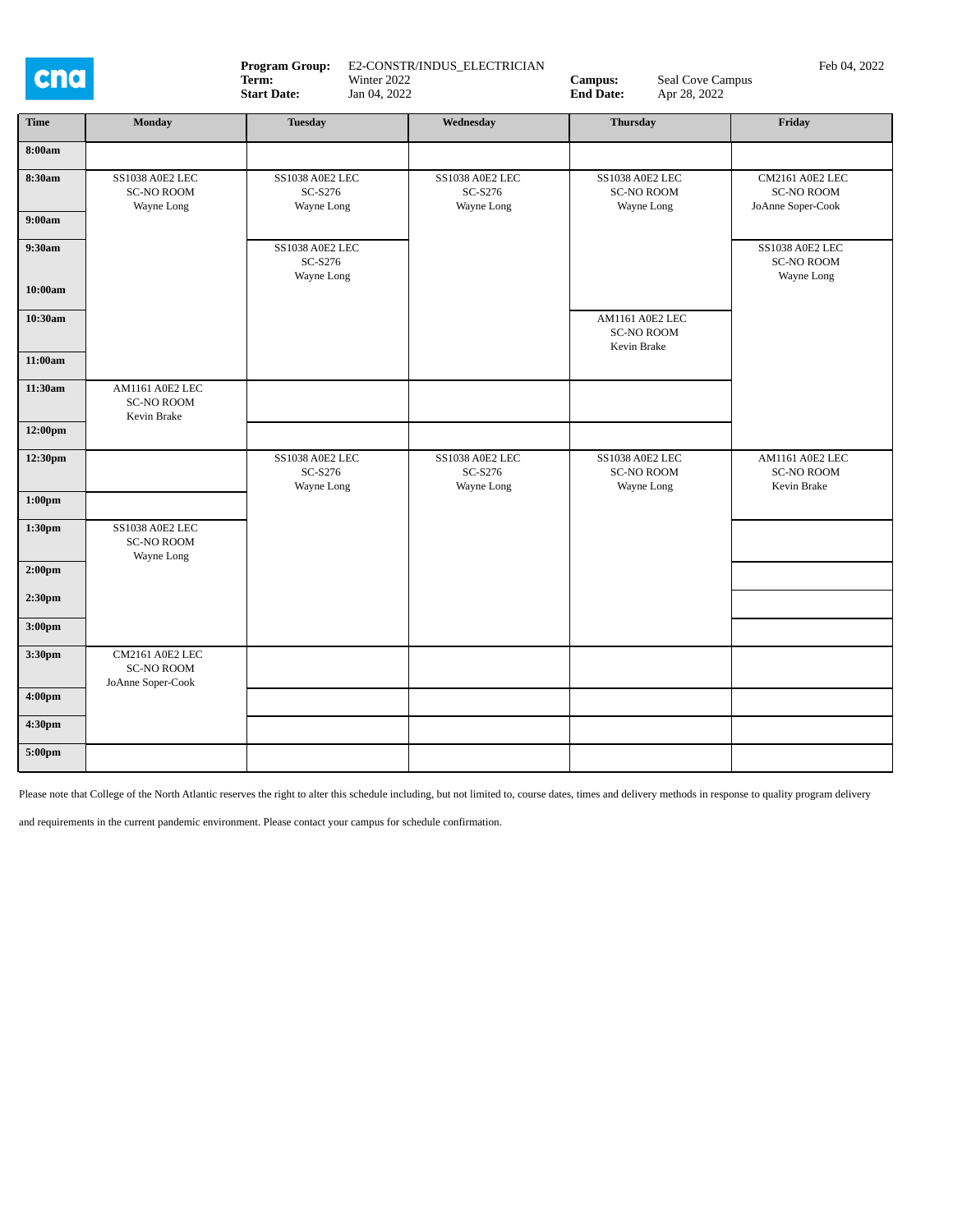| cna                |                                                                                              | <b>Program Group:</b><br>I1-INSTRUMENTATION_CONT_TECH<br>Term:<br>Winter 2022<br>Jan 04, 2022<br><b>Start Date:</b> |                                                           | Seal Cove Campus<br>Campus:<br><b>End Date:</b><br>Apr 28, 2022 | Feb 04, 2022                                                                                        |  |
|--------------------|----------------------------------------------------------------------------------------------|---------------------------------------------------------------------------------------------------------------------|-----------------------------------------------------------|-----------------------------------------------------------------|-----------------------------------------------------------------------------------------------------|--|
| Time               | <b>Monday</b>                                                                                | <b>Tuesday</b>                                                                                                      | Wednesday                                                 | <b>Thursday</b>                                                 | Friday                                                                                              |  |
| 8:00am             |                                                                                              |                                                                                                                     |                                                           |                                                                 |                                                                                                     |  |
| 8:30am             | SS1063 A0I1 LEC<br>SC-S116<br>Nanette Bishop<br>SS1063 A0I1 LEC<br>SC-S117<br>Nanette Bishop | SS1063 A0I1 LEC<br>SC-S116<br>Nanette Bishop<br>SS1063 A0I1 LEC<br>SC-S117<br>Nanette Bishop                        | SS1063 A0I1 LEC<br><b>SC-NO ROOM</b><br>Nanette Bishop    | SS1063 A0I1 LEC<br><b>SC-NO ROOM</b><br>Nanette Bishop          | SS1063 A0I1 LEC<br>SC-S116<br>Nanette Bishop<br><b>SS1063 A0I1 LEC</b><br>SC-S117<br>Nanette Bishop |  |
| 9:00am             |                                                                                              |                                                                                                                     |                                                           |                                                                 |                                                                                                     |  |
| 9:30am<br>10:00am  |                                                                                              |                                                                                                                     |                                                           |                                                                 |                                                                                                     |  |
| 10:30am            |                                                                                              |                                                                                                                     | AM1191 A0I1 LEC<br><b>SC-NO ROOM</b><br>Kevin Brake       |                                                                 |                                                                                                     |  |
| 11:00am            |                                                                                              |                                                                                                                     |                                                           |                                                                 |                                                                                                     |  |
| 11:30am            |                                                                                              |                                                                                                                     |                                                           |                                                                 |                                                                                                     |  |
| 12:00pm            |                                                                                              |                                                                                                                     |                                                           |                                                                 |                                                                                                     |  |
| 12:30pm            | SS1063 A0I1 LEC<br><b>SC-NO ROOM</b><br>Nanette Bishop                                       | SS1063 A0I1 LEC<br><b>SC-NO ROOM</b><br>Nanette Bishop                                                              | SS1063 A0I1 LEC<br><b>SC-NO ROOM</b><br>Nanette Bishop    | AM1191 A0I1 LEC<br><b>SC-NO ROOM</b><br>Kevin Brake             | SS1063 A0I1 LEC<br>SC-S116<br>Nanette Bishop<br>SS1063 A0I1 LEC<br>SC-S117<br>Nanette Bishop        |  |
| 1:00 <sub>pm</sub> |                                                                                              |                                                                                                                     |                                                           |                                                                 |                                                                                                     |  |
| 1:30pm             |                                                                                              |                                                                                                                     |                                                           | CM2161 A0I1 LEC<br><b>SC-NO ROOM</b><br>JoAnne Soper-Cook       |                                                                                                     |  |
| 2:00 <sub>pm</sub> |                                                                                              |                                                                                                                     |                                                           |                                                                 |                                                                                                     |  |
| 2:30 <sub>pm</sub> |                                                                                              |                                                                                                                     | CM2161 A0I1 LEC<br><b>SC-NO ROOM</b><br>JoAnne Soper-Cook |                                                                 |                                                                                                     |  |
| 3:00 <sub>pm</sub> |                                                                                              |                                                                                                                     |                                                           |                                                                 |                                                                                                     |  |
| 3:30pm             | AM1191 A0I1 LEC<br><b>SC-NO ROOM</b><br>Kevin Brake                                          |                                                                                                                     |                                                           |                                                                 |                                                                                                     |  |
| 4:00pm             |                                                                                              |                                                                                                                     |                                                           |                                                                 |                                                                                                     |  |
| 4:30pm             |                                                                                              |                                                                                                                     |                                                           |                                                                 |                                                                                                     |  |
| 5:00pm             |                                                                                              |                                                                                                                     |                                                           |                                                                 |                                                                                                     |  |

Please note that College of the North Atlantic reserves the right to alter this schedule including, but not limited to, course dates, times and delivery methods in response to quality program delivery